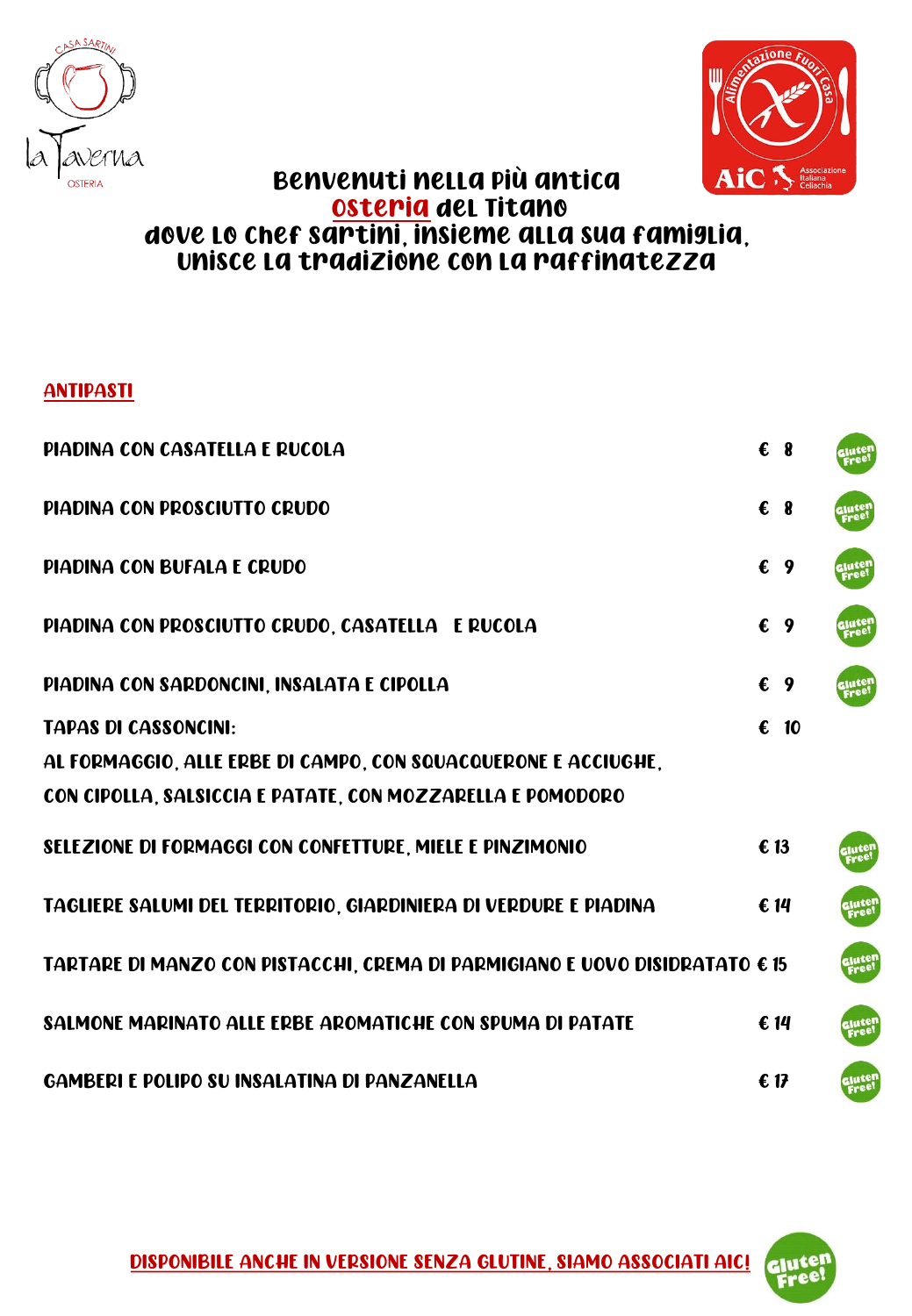

## PRIMI

| STROZZAPRETI CON RAGÙ DI VERDURE E PESTO                              | $\epsilon$ 10              | sjuter<br>Free! |
|-----------------------------------------------------------------------|----------------------------|-----------------|
| <b>LASAGNA VERDE DELLA TRADIZIONE</b>                                 | $\epsilon$ 11              |                 |
| <b>RIGATONI ALL'AMATRICIANA</b>                                       | $\epsilon$ 12              | gjuten<br>Free! |
| TAGLIATELLE CON RAGÙ TAGLIATO A MANO                                  | $\boldsymbol{\epsilon}$ 12 | sjuten<br>Free! |
| <b>RAVIOLI CON POMODORINI E BASIICO</b>                               | $\epsilon$ 13              | sjutel<br>Freel |
| <b>STRINGHETTI ALLE POVERACCE</b>                                     | 61                         | gjuter<br>Free! |
| GNOCCHI DI PATATE CON RAGÙ DI PESCE                                   | $\epsilon$ 18              | Gluten<br>Free! |
| <b>SECONDI</b>                                                        |                            |                 |
| <b>HAMBURGER SAMMARINESE CON PATATE AL FORNO</b>                      | $\epsilon$ 11              |                 |
| <b>MELANZANE ALLA PARMIGIANA</b>                                      | $\epsilon$ 12              |                 |
| <b>CONIGLIO IN TEGAME CON OLIVE ED ACETO</b>                          | € 13                       |                 |
| CARRÈ DI MAIALINO AL PEPE VERDE                                       | $\epsilon$ 14              | jutel<br>Free!  |
| FILETTO DI ORATA IN CROSTA DI PATATE CON SALSA ALLO ZENZERO E BIETOLE | € 18                       | Gluten<br>Free! |
| SPIEDINI DI GAMBERI E CALAMARI                                        | $\epsilon$ 18              |                 |
| TAGLIATA DI MANZO AUTOCTONO CON SALE DI CERVIA E ROSMARINO            | € 19                       |                 |
| <b>CONTORNI</b>                                                       |                            |                 |
| <b>BIETOLE RIPASSSATE</b>                                             | € 5                        |                 |
| <b>PATATE AL ROSMARINO</b>                                            | $\epsilon$ 5               |                 |
| ZUCCHINE, MELANZANE E PEPERONI ALLA GRIGLIA                           | $\epsilon$ 5               |                 |
| POMODORI IN GRATE'                                                    | €6                         | Glutei          |